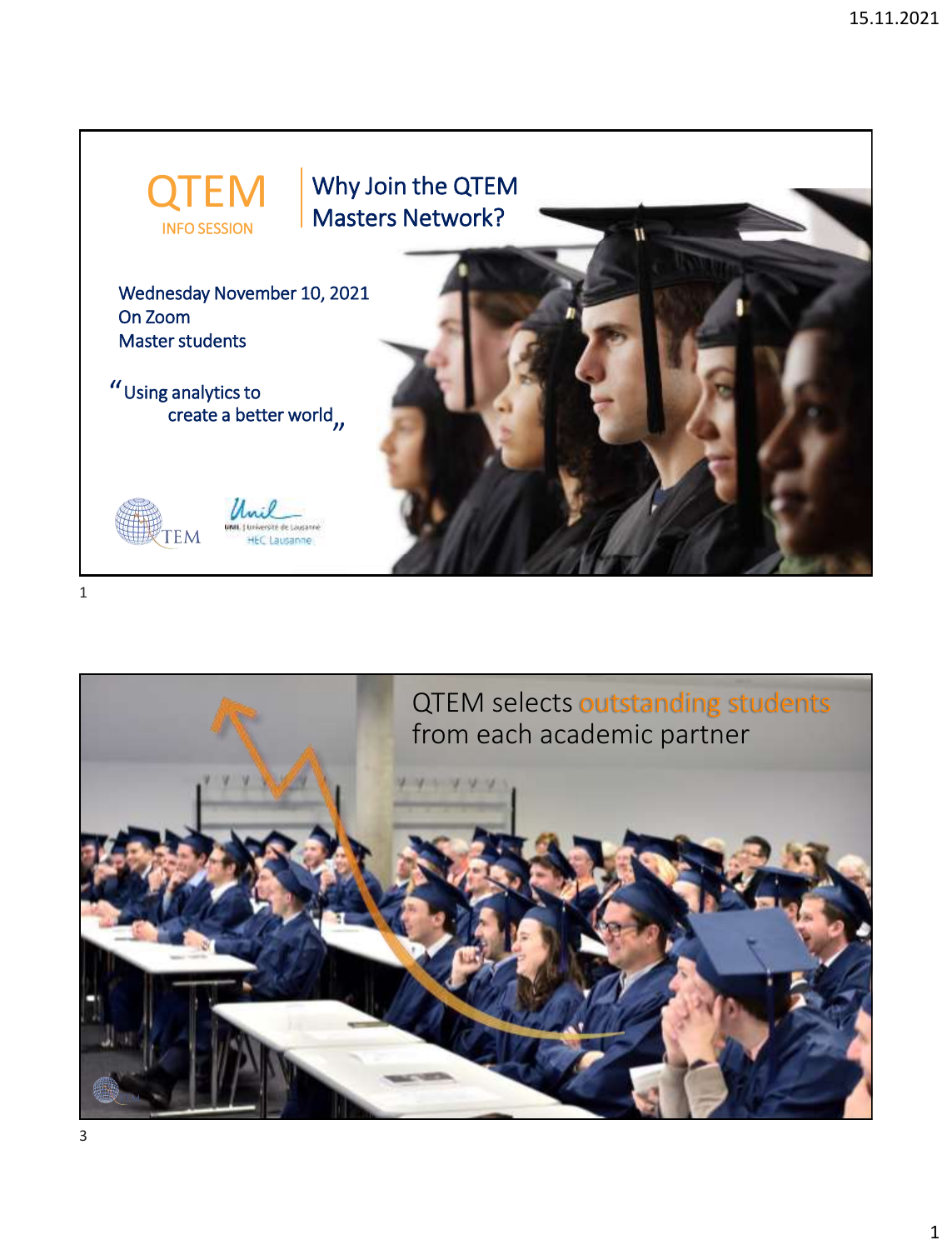# Your skill set is expanded in up to 3 countries



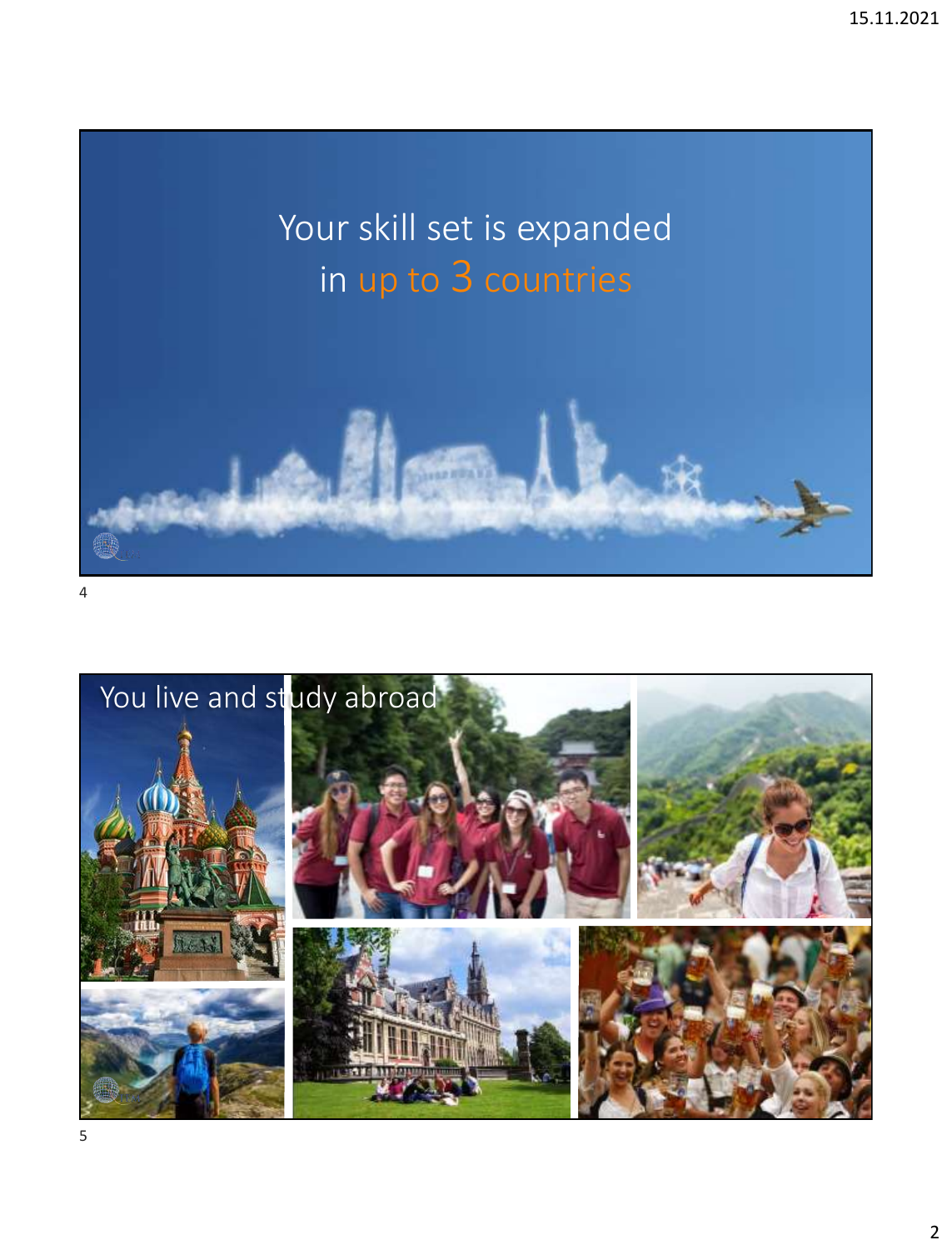

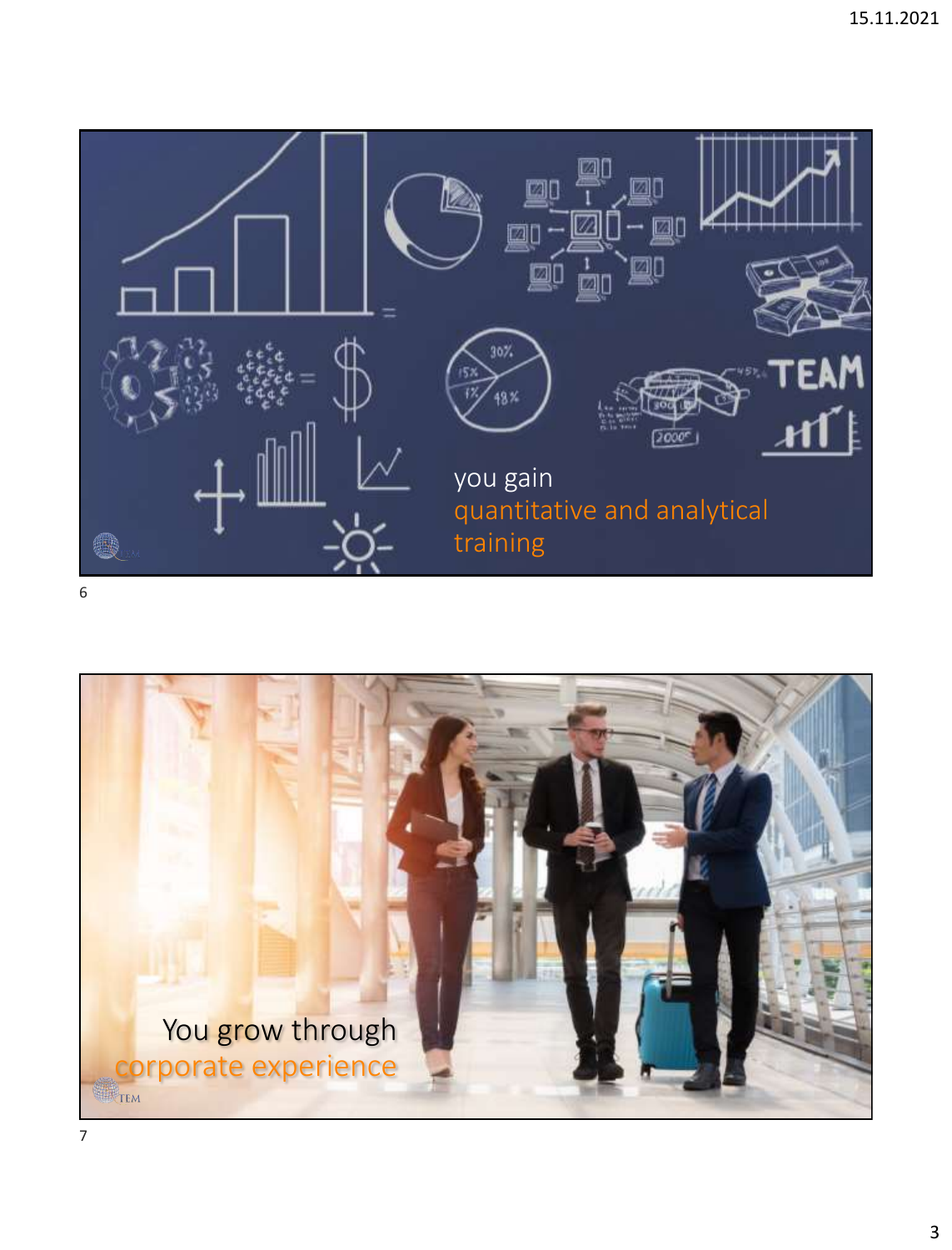

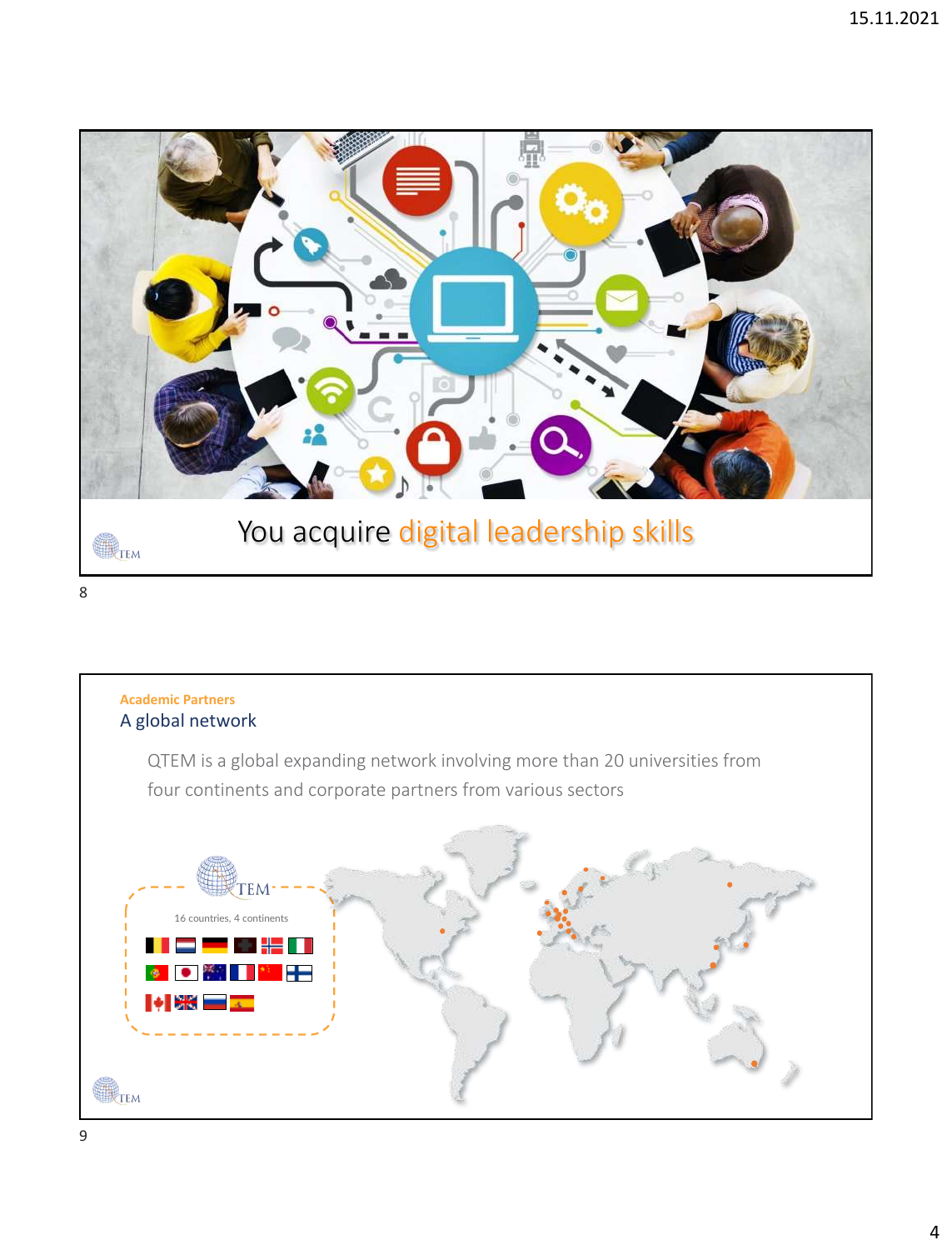

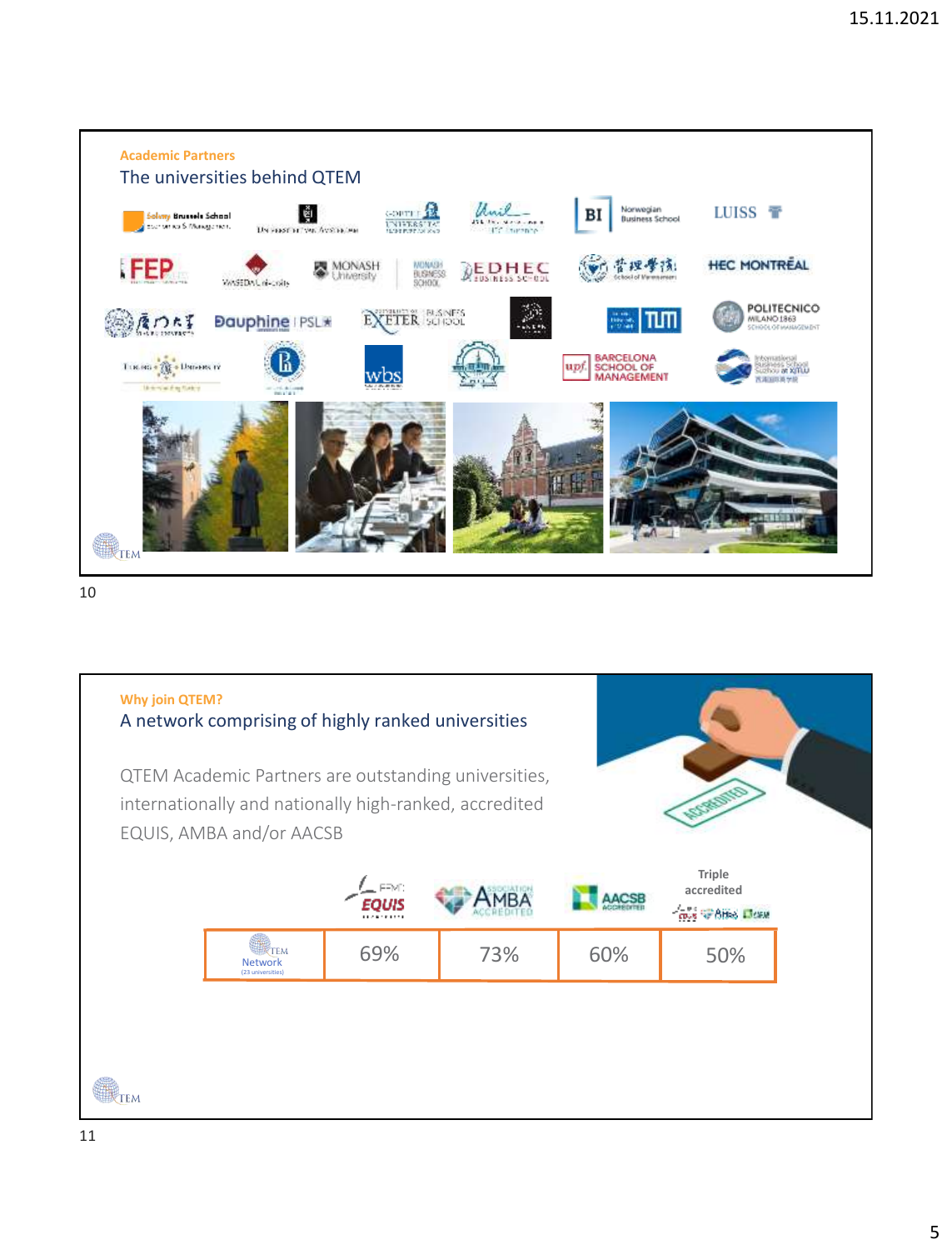## **Why join QTEM?** Corporate & Social Partners

Corporate and Social Partners interact with our students through recruitment fairs, internship offers and presence at analytic conferences



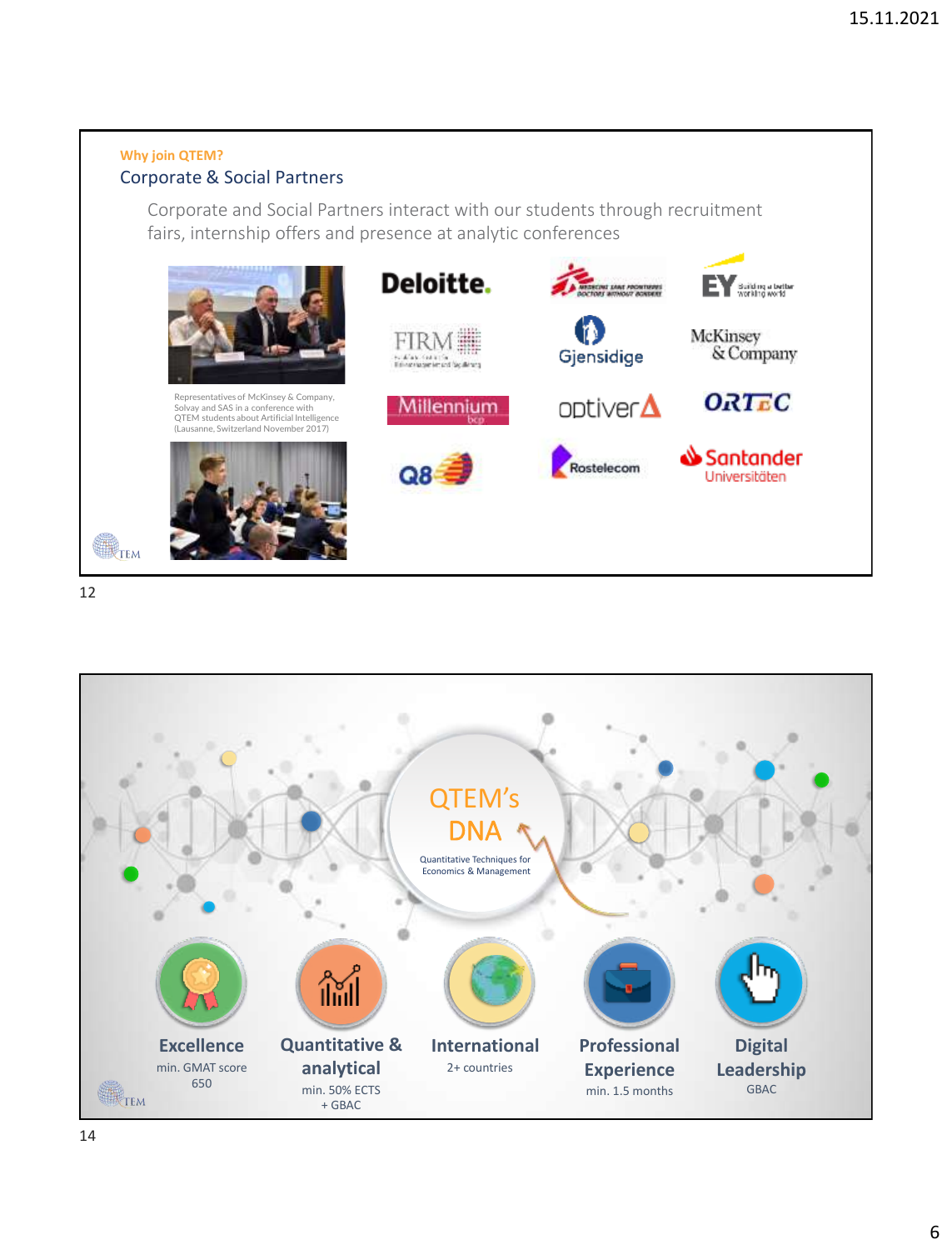



**Your QTEM experience**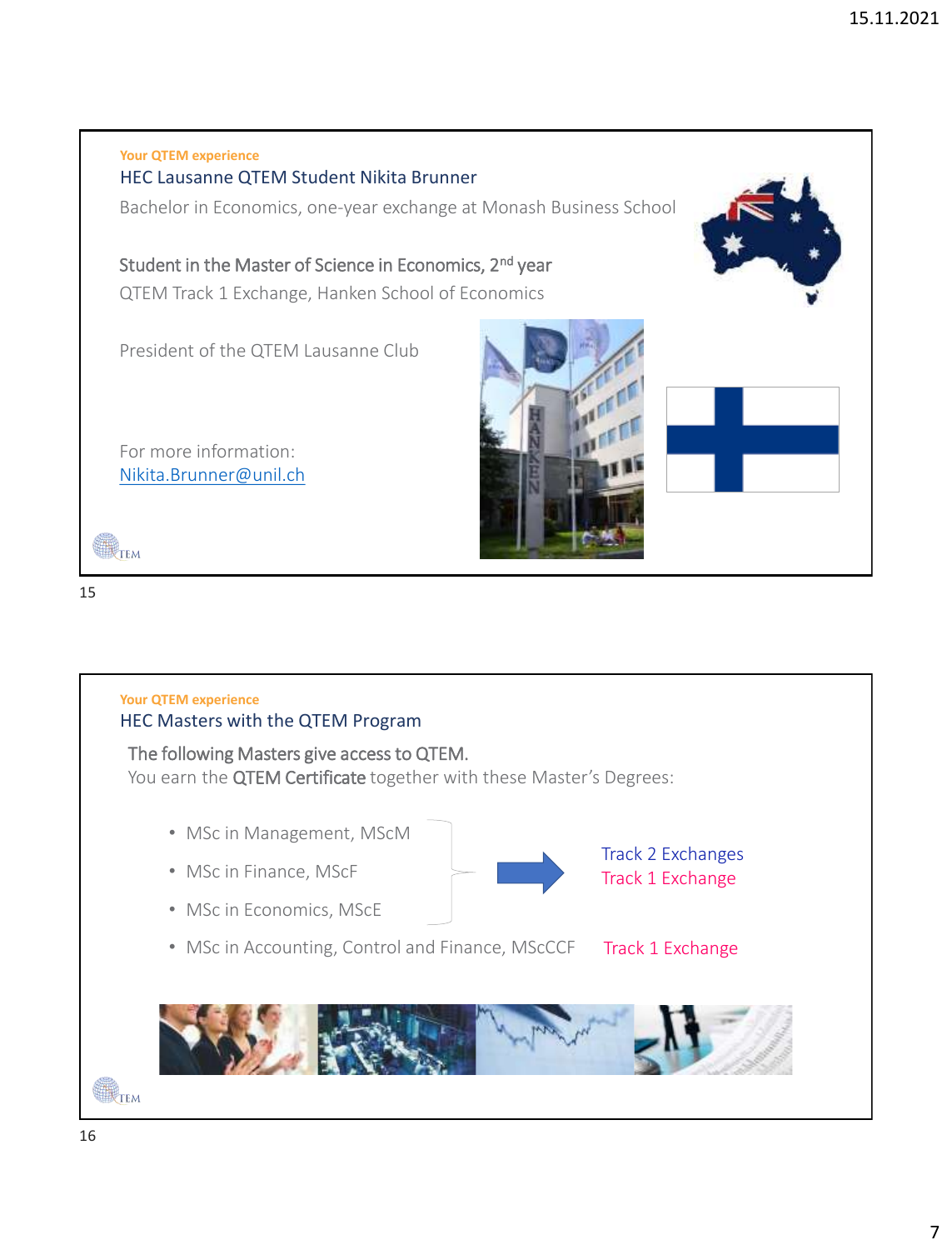

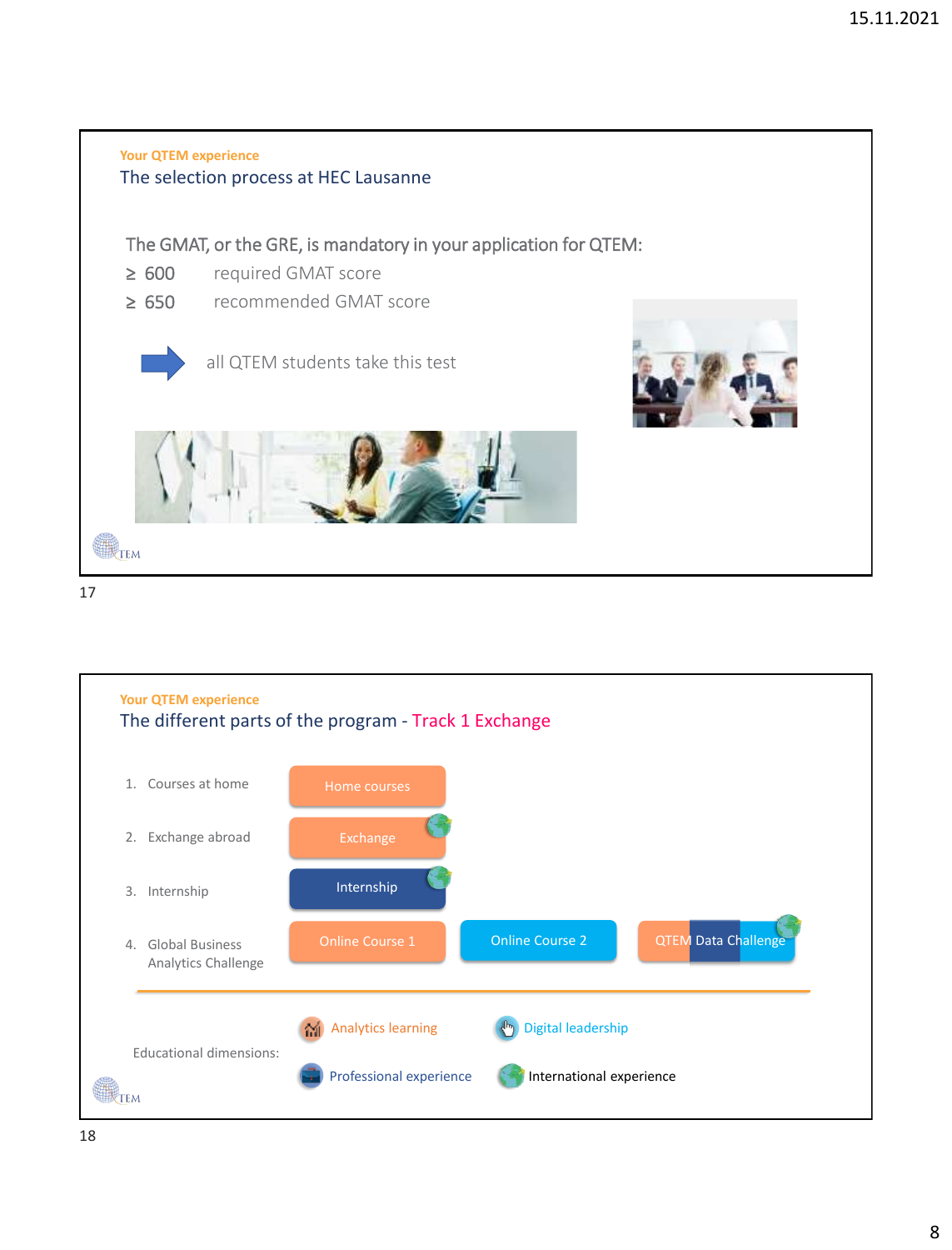

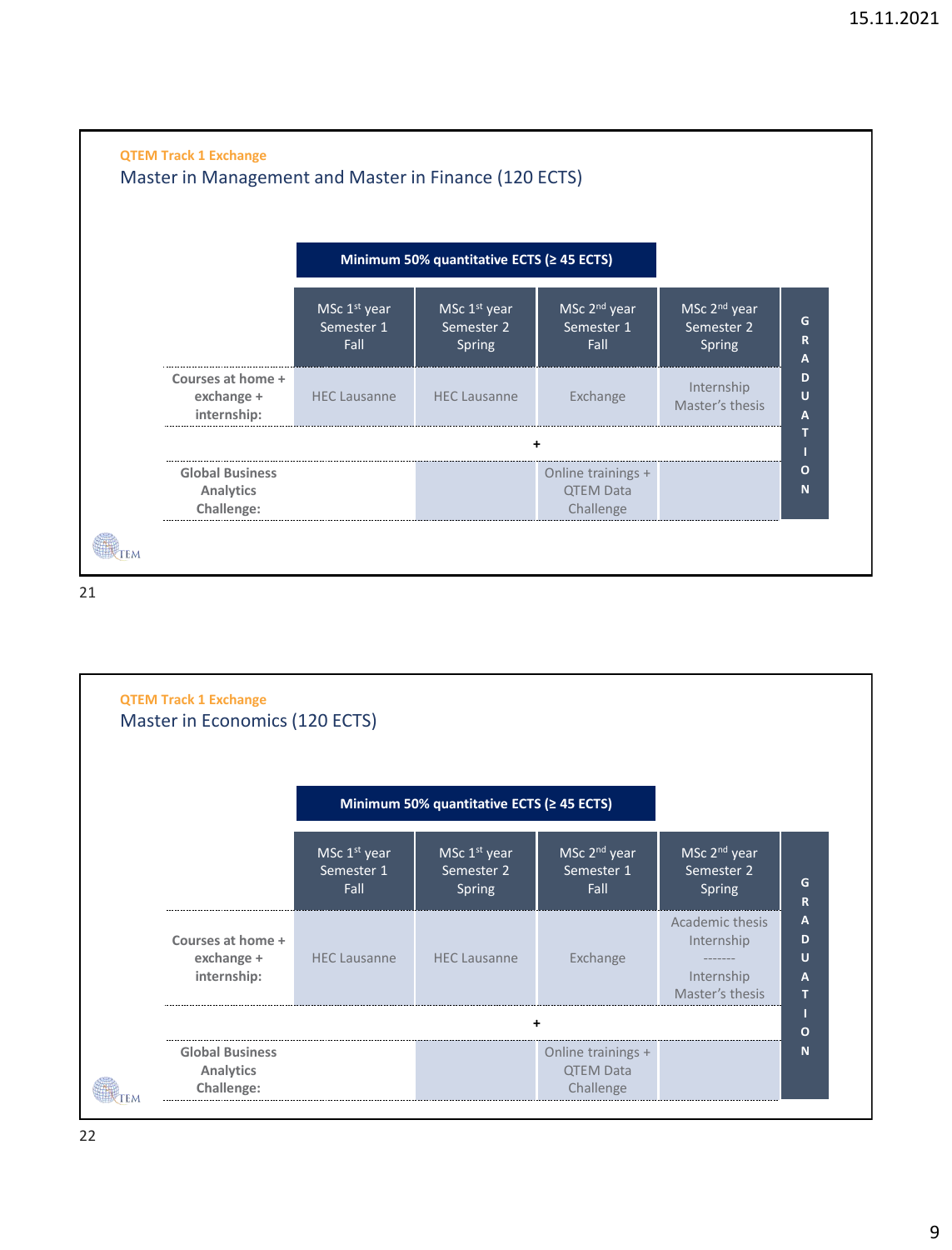

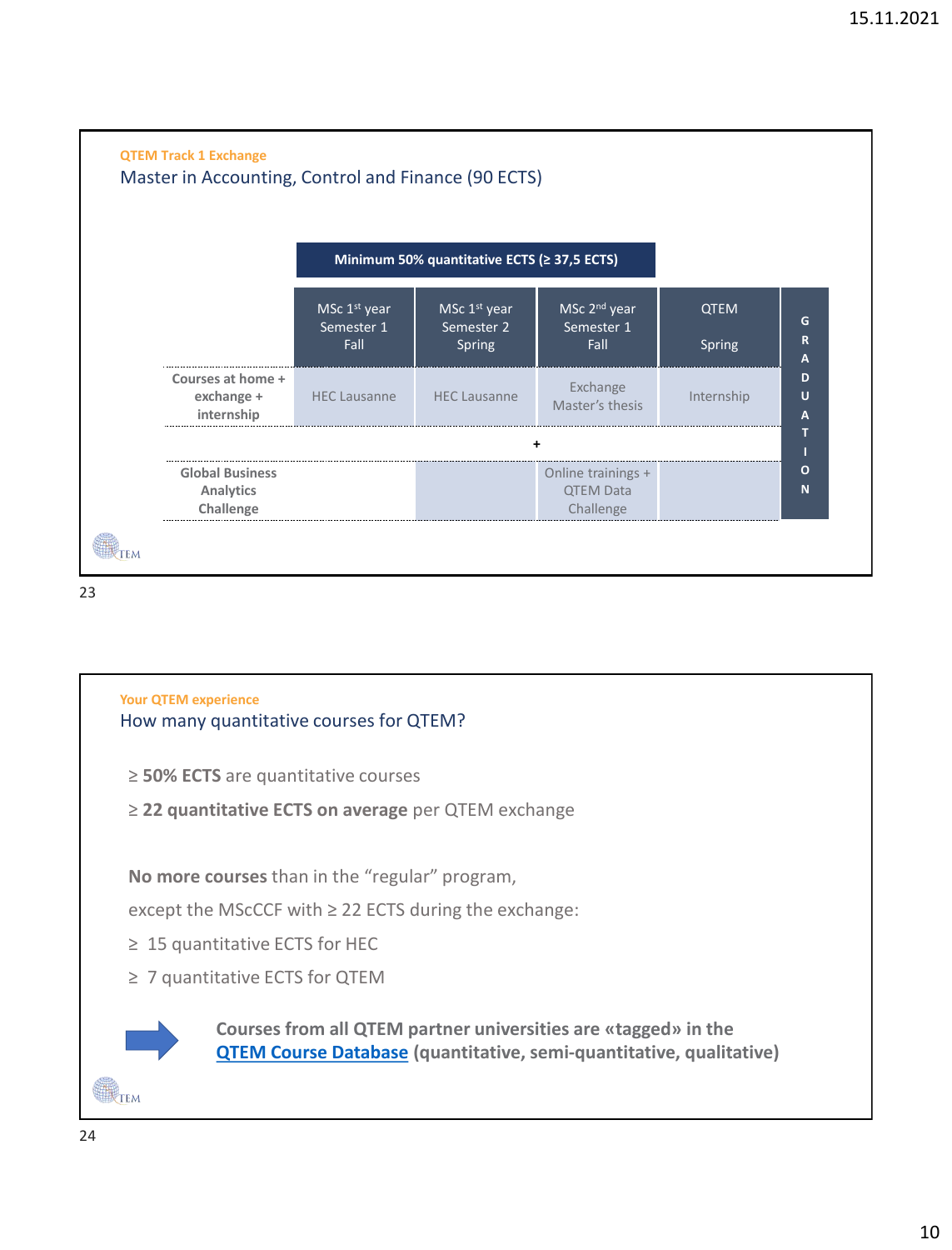## **Your QTEM experience** Selecting your analytical courses • All courses available are accessible on the QTEM website • Courses can be filtered by University, Module, Semester and Academic Year glassicance and real-**Ford** Secretary in the reside. Type star haywords here hammer and Sent attention - Chang simpler Reminder of the rules 2010/2020  $\sim$ can be founded here • Each course has a quantitative rating: "highly quantitative" or "semi-quantitative" or "non quantitative" Each course is assigned to at least one module TEM 25

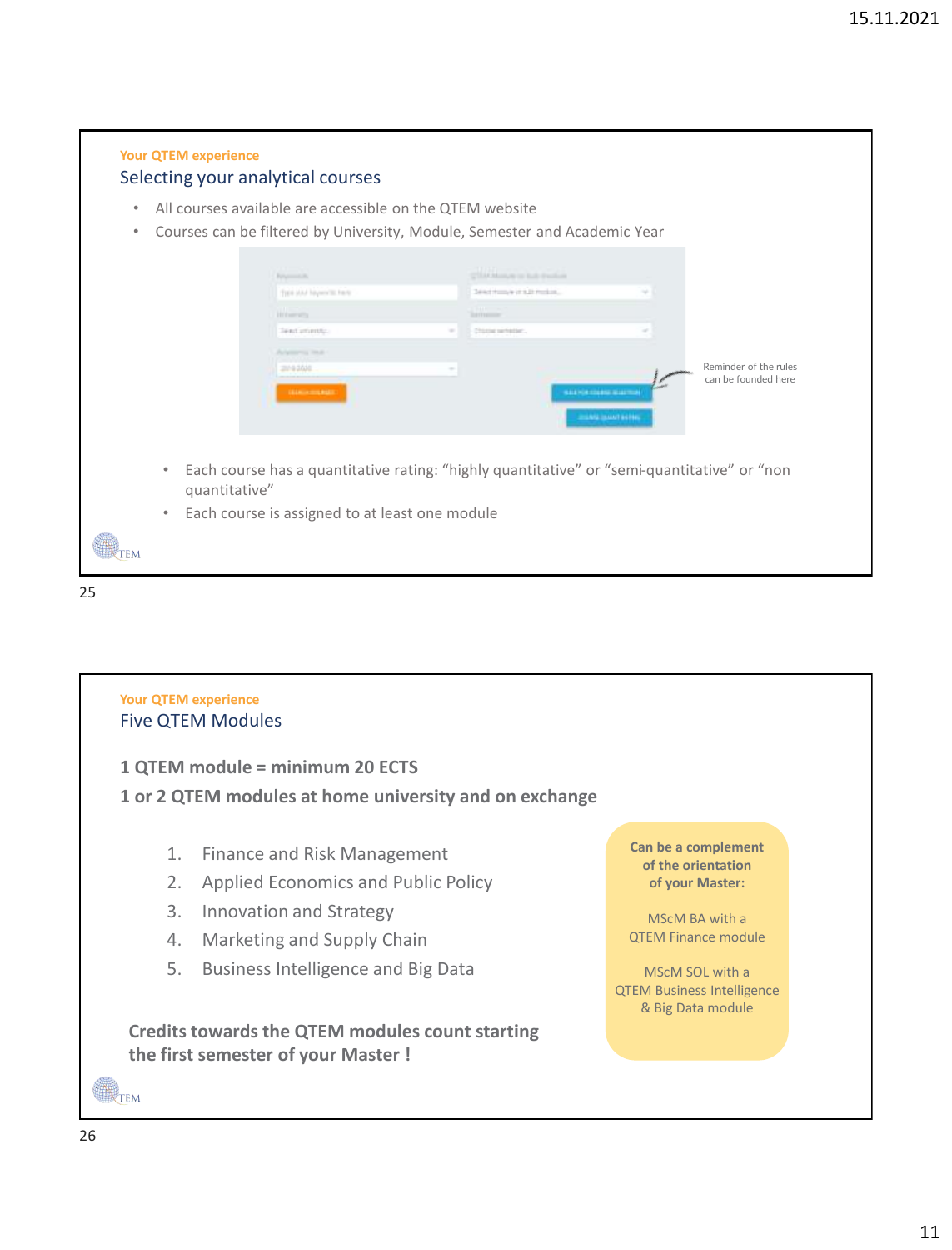## **Your QTEM experience** The Analytical Internship

- Covers a period of minimum **240 hours full-time equivalent (1.5 months)**
- Can be undertaken during or after the Master
- Can be done in Switzerland or abroad
- Must be related to a quantitative topic and have a significant analytical content
- Does not necessarily bear ECTS credits





TEM

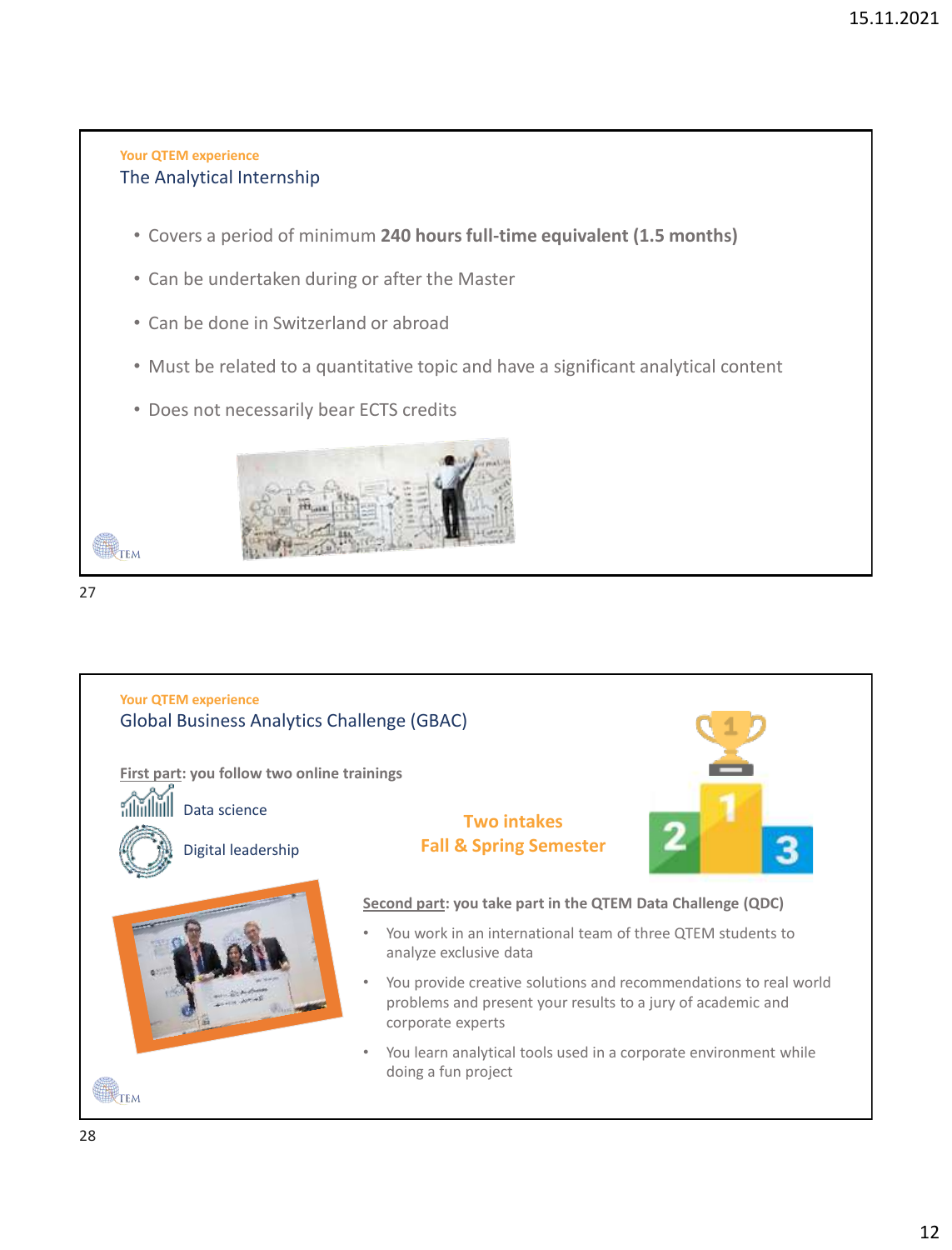



**With our online form, open from January 15, 2022:** [HEC Exchange Programs Intranet](https://www.unil.ch/cms/login?doLogin=true&rememberme=true&redirect=https://www.unil.ch/hec/en/home/menuguid/etudiants/programmes-dechange.html)

- 1. QTEM Student Engagement Form
- 2. Cover letter (max. 2 pages) in English
- 3. Curriculum vitae
- 4. Learning agreement (study program), one for each chosen destination choose at least 4 destinations
- 5. If previous Bachelor studies, copies of all university results & certificates obtained
- 6. GMAT score: 600 mandatory, 650 recommended; GRE also accepted
- 7. Proof of proficiency in English if available (mandatory for Monash Business School)
- 8. Any relevant document

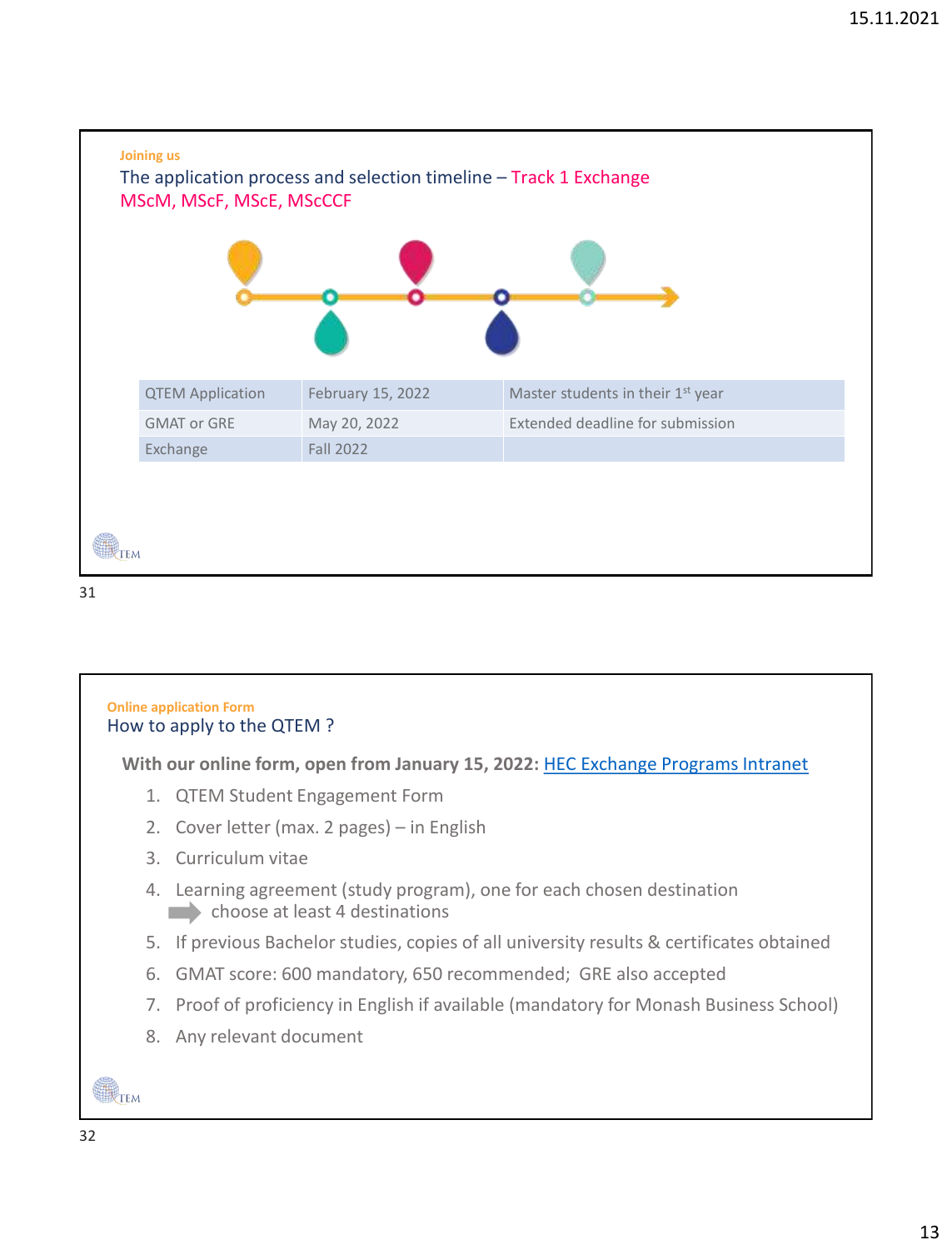#### **Your QTEM experience** GMAT & GRE

| <b>GMAT</b>                              | <b>GRE</b>                                                         |
|------------------------------------------|--------------------------------------------------------------------|
| Total GMAT score minimum:<br>600         | Predicted GMAT Total Score minimum:<br>600                         |
| www.mba.com/global                       | www.ets.org/gre<br><b>GRE Comparison Tool for Business Schools</b> |
| <b>HEC Lausanne GMAT code: VTR-GM-28</b> | HEC Lausanne GRE code: 0076                                        |
| <b>QTEM GMAT code: QTEM</b>              |                                                                    |



Your official test must be sent to QTEM

### 33

## **Your QTEM Experience** Financial supports for an exchange

- Reduced UNIL semester fee of CHF 180.- per semester
- No registration fee at the partner university
- Mobility grants, per semester:
	- SEMP (Ex-Erasmus) grant: CHF 1900.-
	- Faculty grant: CHF 2500.-
- SEMP grants for internships in Europe and from 2021-2022 also outside of Europe:
	- SEMP Training grant: CHF 440.- per month
- Financial Assistance from the UNIL [\(information at the SASME](https://www.unil.ch/international/en/home/menuinst/unil-students/informations-pratiques.html))

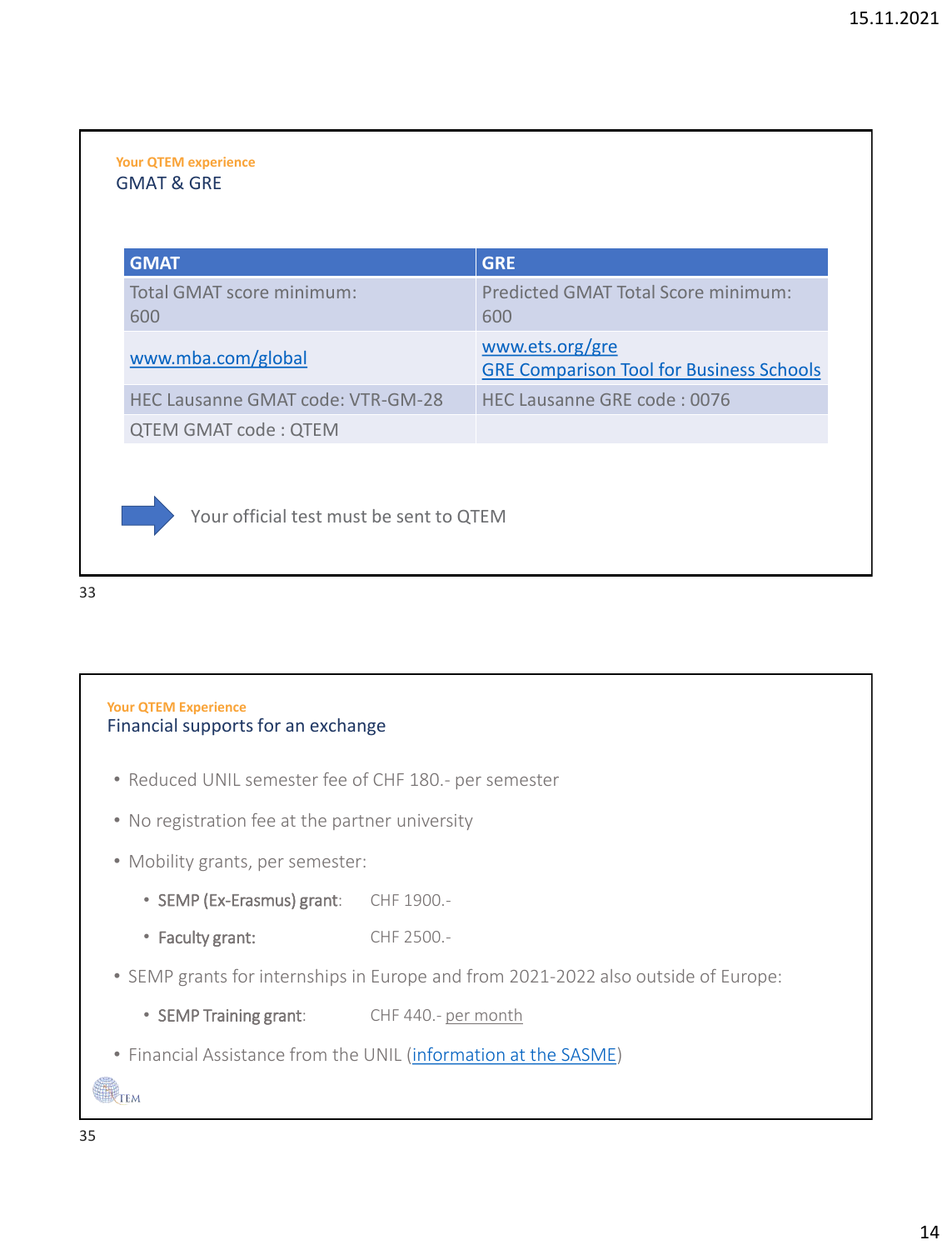#### **Your QTEM Experience** QTEM contact

**Isabelle Schmid** Exchange Program Manager & QTEM Program

EM

E-mail: [Isabelle.Schmid@unil.ch](mailto:Isabelle.Schmid@unil.ch) Office: Internef, office 256.1 Phone: 021 692 36 85 Zoom ID: 425 948 0952



Internef building, 2nd floor Above the cafeteria